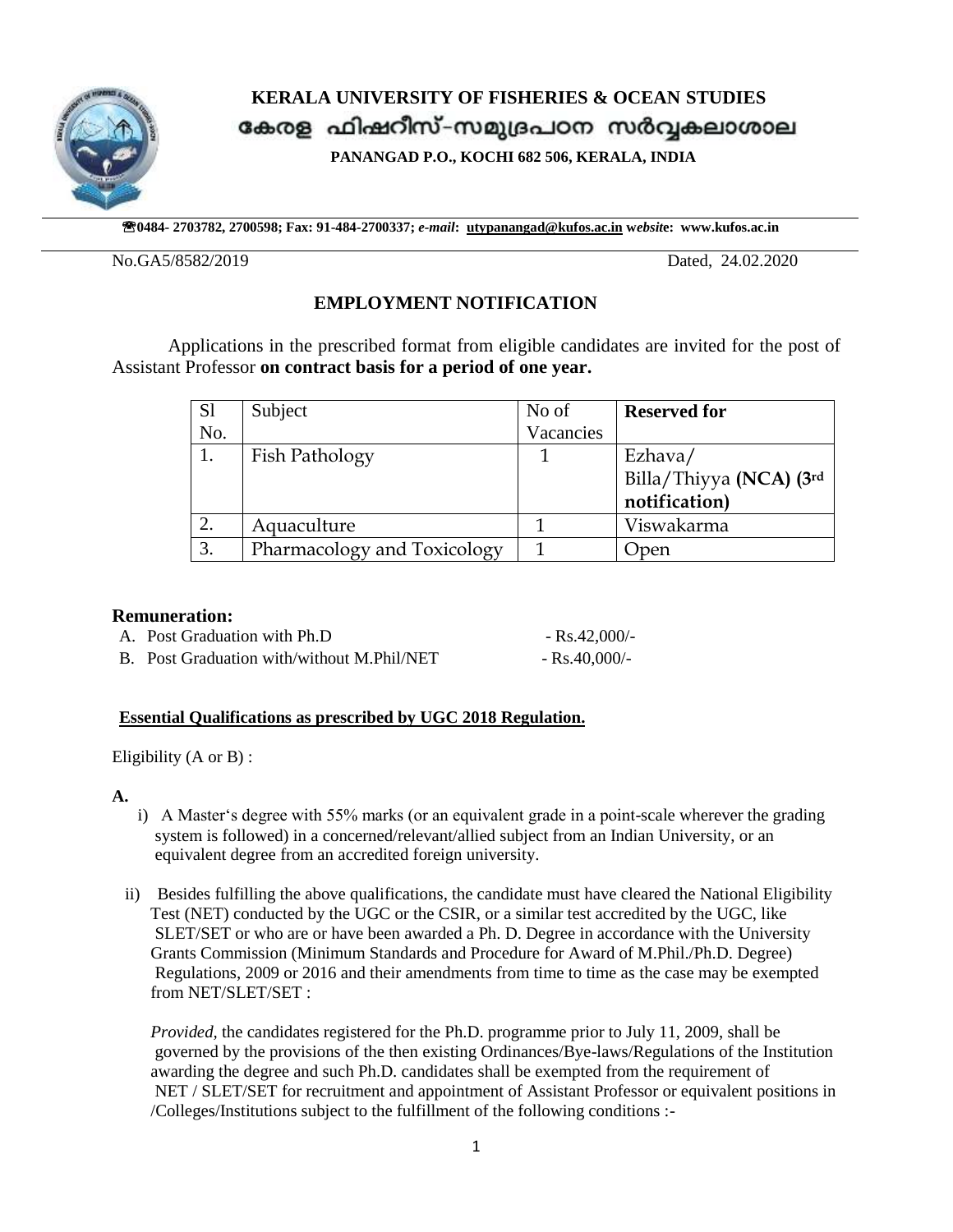- a) The Ph.D. degree of the candidate has been awarded in a regular mode;
- b) The Ph.D. thesis has been evaluated by at least two external examiners;
- c) An open Ph.D. viva voce of the candidate has been conducted;
- d) The Candidate has published two research papers from his/her Ph.D. work, out of which at least one is in a refereed journal;
- e) The candidate has presented at least two papers based on his/her Ph.D work in conferences/seminars sponsored/funded/supported by the UGC / ICSSR/ CSIR or any similar agency.

 *The fulfillment of these conditions is to be certified by the Registrar or the Dean (Academic Affairs) of the University concerned*.

- Note: 1. NET/SLET/SET shall also not be required for such Masters Programmes in disciplines for which NET/SLET/SET is not conducted by the UGC, CSIR or similar test accredited by the UGC, like SLET/SET.
	- 2. The relaxation in minimum mark is applicable as per Sec 3.4 (I),3.5 and 3.6 of UGC Regulation 2018 to the eligible candidates.

#### **OR**

B. The Ph.D degree has been obtained from a foreign university/institution with a ranking among top 500 in the World University Ranking (at any time) by any one of the following: (i) Quacquarelli Symonds (QS) (ii) the Times Higher Education (THE) or (iii) the Academic Ranking of World Universities (ARWU) of the Shanghai Jiao Tong University (Shanghai).

#### **The concerned/allied/relevant disciplines:**

- 1. **Fish Pathology** : MFSc (Aquatic Animal Health Management/Fish Pathology and Microbiology/Fishery Microbiology/Aquaculture) or MVSc (Veterinary Pathology) or M.Sc Marine Biology with PhD in Fish Pathology having course work of minimum of 6 month duration in the relevant subject.
- 2. **Aquaculture :** Aquaculture / Fish Nutrition and Feed Technology / Fish Genetics and Breeding / Aquatic Animal Health Management / Fish Biotechnology / Fisheries Science / Marine Biology / Industrial Fisheries / Aquatic Biology and Fisheries / Coastal Aquaculture / Aquaculture and Fishery Microbiology / Applied Fisheries and Aquaculture / Fisheries and Aquaculture / Fisheries Science and Coastal Aquaculture / Mariculture.
- 3. **Pharmacology and Toxicology :** M.F.Sc (Aquatic Animal Health Management with specialization in Fish Pharmacology or Fish Toxicology)/M.V.Sc (Pharmacology & Toxicology)/ Master's Degree in Pharmacology.

#### **General Information**

- 1. Age : 40 years as on 01.01.2020. (Eligible for age relaxation as per KPSC Rules)
- 2. A working E-mail ID of the candidate shall be given in the application. All communications in connection with the selection process will be sent to the registered Email ID and hence the candidates are directed to check their E-mail ID periodically.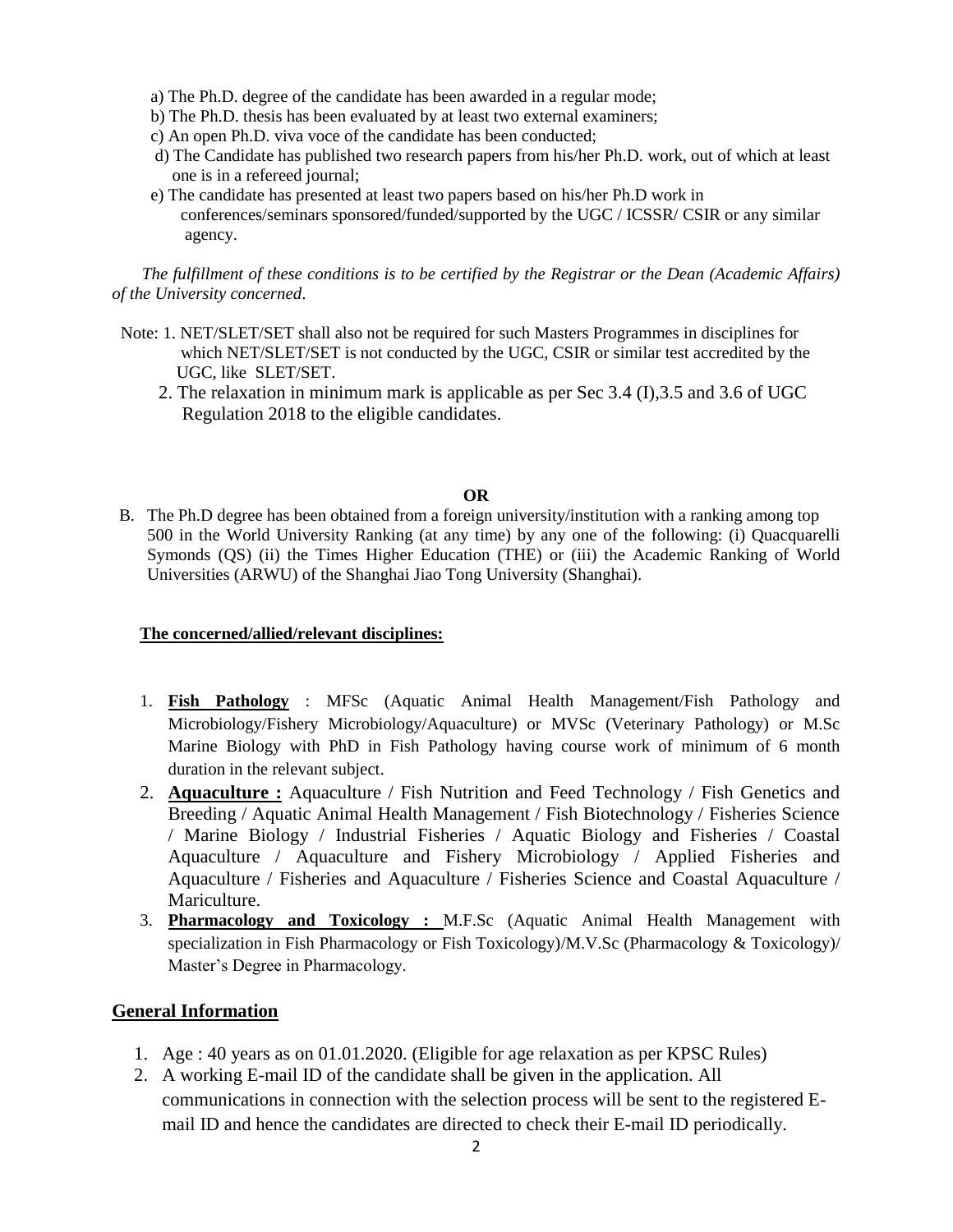- 3. Candidates applying for the reserved post should clearly state the category they belong to.
- 4. The prescribed essential qualifications are the minimum and mere possession of the same does not entitle candidates to be called for interview.
- 5. Where the number of applications received are large, the ratio for short listing of candidates for attending interview to the post of Assistant Professor in KUFOS is **7:1,** i.e seven candidates who scored maximum score from among the candidates applied for each post notified in a subject as per UGC criteria for short listing of candidates.
- 6. Changes in Regulations on qualifications, experience, calculation/application of API Scores, etc. issued by the UGC subsequent to this notification will become mandatory from the respective dates of effect prescribed.
- 7. The University reserves the right to
	- (a) not fill up any or all posts advertised.
	- (b) offer a post at a lower/higher level than notified, depending upon the qualifications, experience and performance of a candidate;
	- (c) draw reserve panels for appointment to possible future vacancies;
	- (d) relax any of the desirable qualifications/experience at its discretion for reasons to be recorded.
- 8. The qualification prescribed shall be as on the last date of receipt of application.
- 9. Candidates applying for more than one post should submit separate application for each post and should pay processing fee accordingly.
- 10. Selection will be made on the basis of candidates' performance at the interview. The University may utilize seminar and/or colloquium as a method of selection.
- 11. No interim queries regarding test/interview/selection will be entertained.
- 12. Canvassing in any form will be a disqualification.
- 13. Interested persons should apply in the **application attached hereunder with photo copies of all supporting documents**
- 14. Application fee **Rs.300/-** for General candidates and **Rs. 100/-**for SC/ST candidates
- 15. Mode of remittance of fee:- By cash (University cash counter from 10.00 am to 3.00 pm) or DD from any nationalized bank drawn in favour of Finance Officer Kerala University of Fisheries and Ocean studies, Panangad payable at Vyttila Branch.
- 16. Applications should reach the Registrar at the below address on or before **23.03.2020 at 4.30 pm**

### **THE REGISTRAR**

# **KERALA UNIVERSITY OF FISHERIES AND OCEAN STUDIES PANANGAD P.O, MADAVANA, KOCHI-682 506**

- 17. The envelope should be *super-scribed* with the advertisement number and the post applied for.
- 18. The University will not be responsible for any postal delay.

 $Sd$ <sup>-</sup> **REGISTRAR**

# Copy to:- 1. Director , PR&P (For publishing News paper)

- 2. Programmer (For publishing website)
- 3. Finance Officer
- 4. Cashier.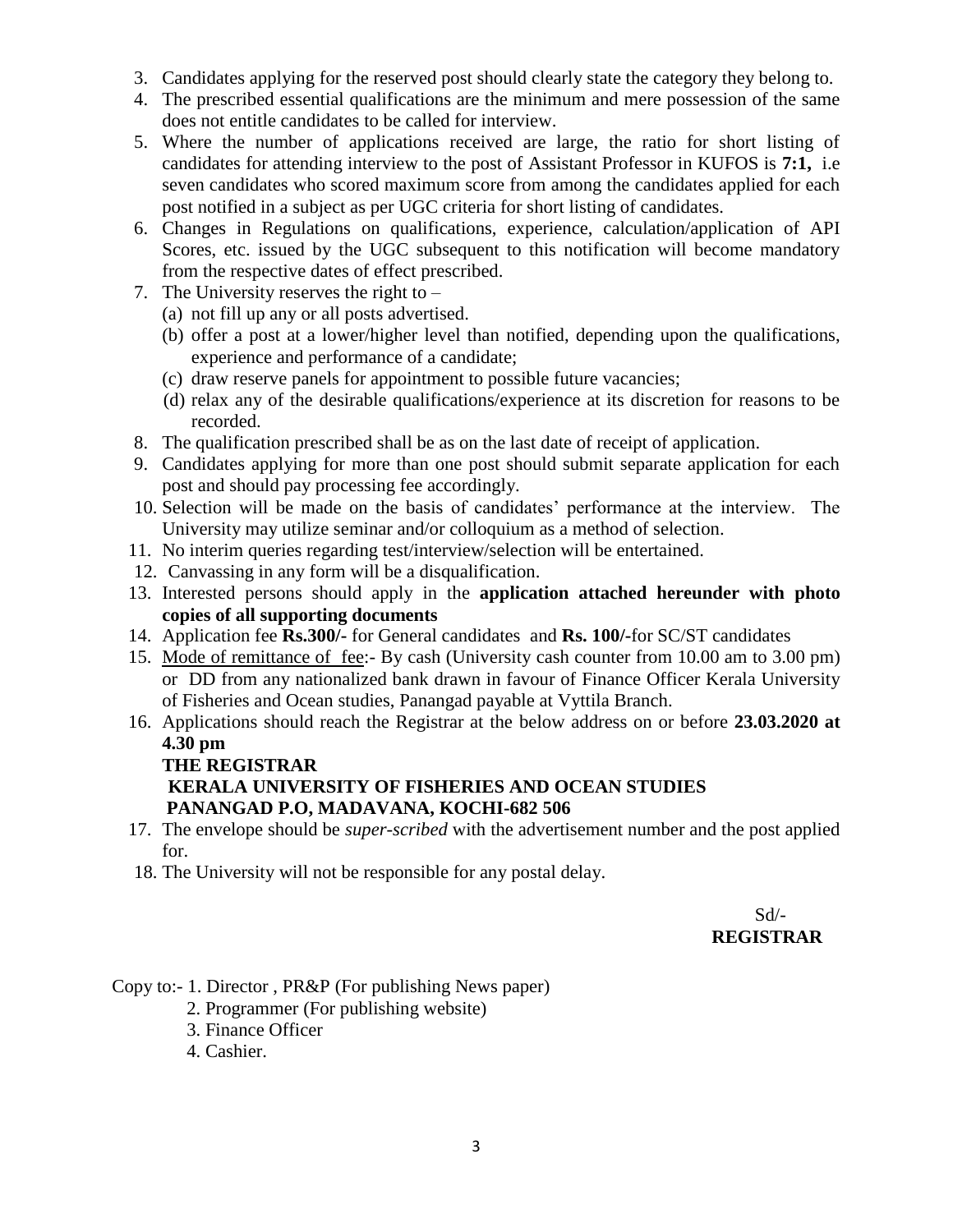### **KERALA UNIVERSITY OF FISHERIES AND OCEAN STUDIES**



Affix a recent photograph

# **APPLICATION FOR THE POST OF ASSISTANT PROFESSOR on CONTRACT BASIS**

Name and Sl. Nos. of the post applied for  $\cdot$  **:** 

Notification No. and Date (if any) **: \_\_\_\_\_\_\_\_\_\_\_\_\_\_\_\_\_\_\_\_\_\_\_\_\_\_\_\_\_\_\_\_\_\_\_\_\_\_\_\_\_\_\_\_\_**

| 1.               | Name (In English Block Letters)                                                                                      |          |                   |           |                                        |         |                                 |                 |                |  |
|------------------|----------------------------------------------------------------------------------------------------------------------|----------|-------------------|-----------|----------------------------------------|---------|---------------------------------|-----------------|----------------|--|
| 2.               | <b>Address for Communication</b>                                                                                     |          |                   |           |                                        |         |                                 |                 |                |  |
| 3.               | <b>Permanent Address</b>                                                                                             |          |                   |           |                                        |         |                                 |                 |                |  |
| $\overline{4}$ . | Phone<br>Nos.                                                                                                        | Landline |                   | Email ID: |                                        |         |                                 |                 |                |  |
|                  |                                                                                                                      | Mobile   |                   |           |                                        |         |                                 |                 |                |  |
| 5.               | Date of Birth (In Figures and in words-<br>attach proof) and age - date on which the<br>candidate apply for the post |          |                   |           |                                        |         |                                 |                 |                |  |
| 6.               | <b>Sex</b>                                                                                                           |          |                   |           |                                        |         |                                 |                 |                |  |
| 7.               | Religion                                                                                                             |          |                   |           |                                        |         |                                 |                 |                |  |
| 8.               | Caste/Community (Attach Proof)                                                                                       |          |                   |           |                                        |         |                                 |                 |                |  |
| 9.               | Category (Put 'X' mark in the appropriate                                                                            |          | <b>SC</b>         | <b>ST</b> | OBC                                    | General | <b>PH</b>                       | EX-<br>Service  | Any<br>Others  |  |
|                  | column)                                                                                                              |          |                   |           |                                        |         |                                 |                 |                |  |
| 10.              | Qualification (Attach copy of Mark List)                                                                             |          | Name of<br>Degree |           | Name of<br>Institution /<br>University |         | $%$ of<br>marks/<br><b>OGPA</b> | Year of<br>pass | Class/<br>Rank |  |
|                  | Graduation                                                                                                           |          |                   |           |                                        |         |                                 |                 |                |  |
|                  | Post Graduation                                                                                                      |          |                   |           |                                        |         |                                 |                 |                |  |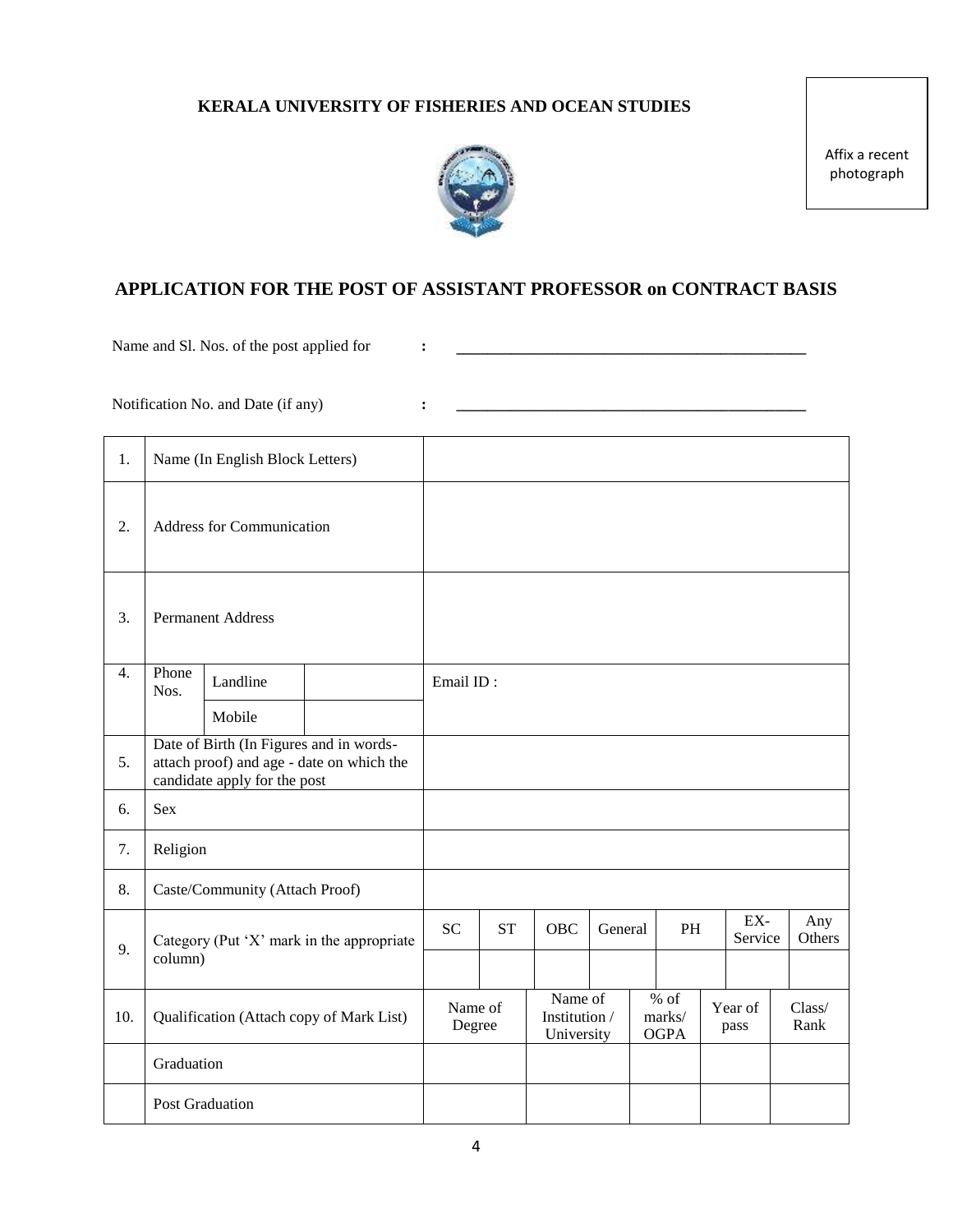|     | M.Phil                                                                                                                  |           |                                                                                                      |  |           |  |        |  |
|-----|-------------------------------------------------------------------------------------------------------------------------|-----------|------------------------------------------------------------------------------------------------------|--|-----------|--|--------|--|
|     | Ph.D.                                                                                                                   |           |                                                                                                      |  |           |  |        |  |
|     | <b>NET</b>                                                                                                              |           |                                                                                                      |  |           |  |        |  |
|     | Post Doctoral                                                                                                           |           |                                                                                                      |  |           |  |        |  |
|     |                                                                                                                         |           |                                                                                                      |  |           |  |        |  |
| 11. | Proof)                                                                                                                  |           | Additional Qualifications, if any (Attach                                                            |  |           |  |        |  |
| 12. |                                                                                                                         |           | Experience (Attach separate sheets)                                                                  |  |           |  |        |  |
|     |                                                                                                                         |           | Name of the Institution                                                                              |  | Post held |  | Period |  |
|     | Teaching                                                                                                                |           |                                                                                                      |  |           |  |        |  |
|     | Research                                                                                                                |           |                                                                                                      |  |           |  |        |  |
|     | Extension                                                                                                               |           |                                                                                                      |  |           |  |        |  |
|     | Any Other                                                                                                               |           |                                                                                                      |  |           |  |        |  |
| 13. |                                                                                                                         |           |                                                                                                      |  |           |  |        |  |
|     | List of Publications: (Attach separate sheets, if required)                                                             |           |                                                                                                      |  |           |  |        |  |
|     | Standard referred journal<br>1.                                                                                         |           |                                                                                                      |  |           |  |        |  |
|     |                                                                                                                         | a.        | International                                                                                        |  |           |  |        |  |
|     |                                                                                                                         | b.        | National                                                                                             |  |           |  |        |  |
|     |                                                                                                                         | enclosed) | (List out the published papers with journal name, etc. with NAAS rating. A copy of reprint should be |  |           |  |        |  |
|     | 2.                                                                                                                      |           | Papers published in Seminars/Symposia Proceedings                                                    |  |           |  |        |  |
|     | International<br>a.                                                                                                     |           |                                                                                                      |  |           |  |        |  |
|     | National<br>b.                                                                                                          |           |                                                                                                      |  |           |  |        |  |
|     | Regional<br>c.                                                                                                          |           |                                                                                                      |  |           |  |        |  |
|     | (List out the published papers with ISBN/ISSN Numbers. A copy of reprint should be enclosed)                            |           |                                                                                                      |  |           |  |        |  |
|     | Abstracts (Mention the title of the article, name of the<br>3.<br>abstract, with number)                                |           |                                                                                                      |  |           |  |        |  |
| 14. | Research projects handled as PI and Co-PI (Mention the<br>total outlay for each project. Provide a list with evidence). |           |                                                                                                      |  |           |  |        |  |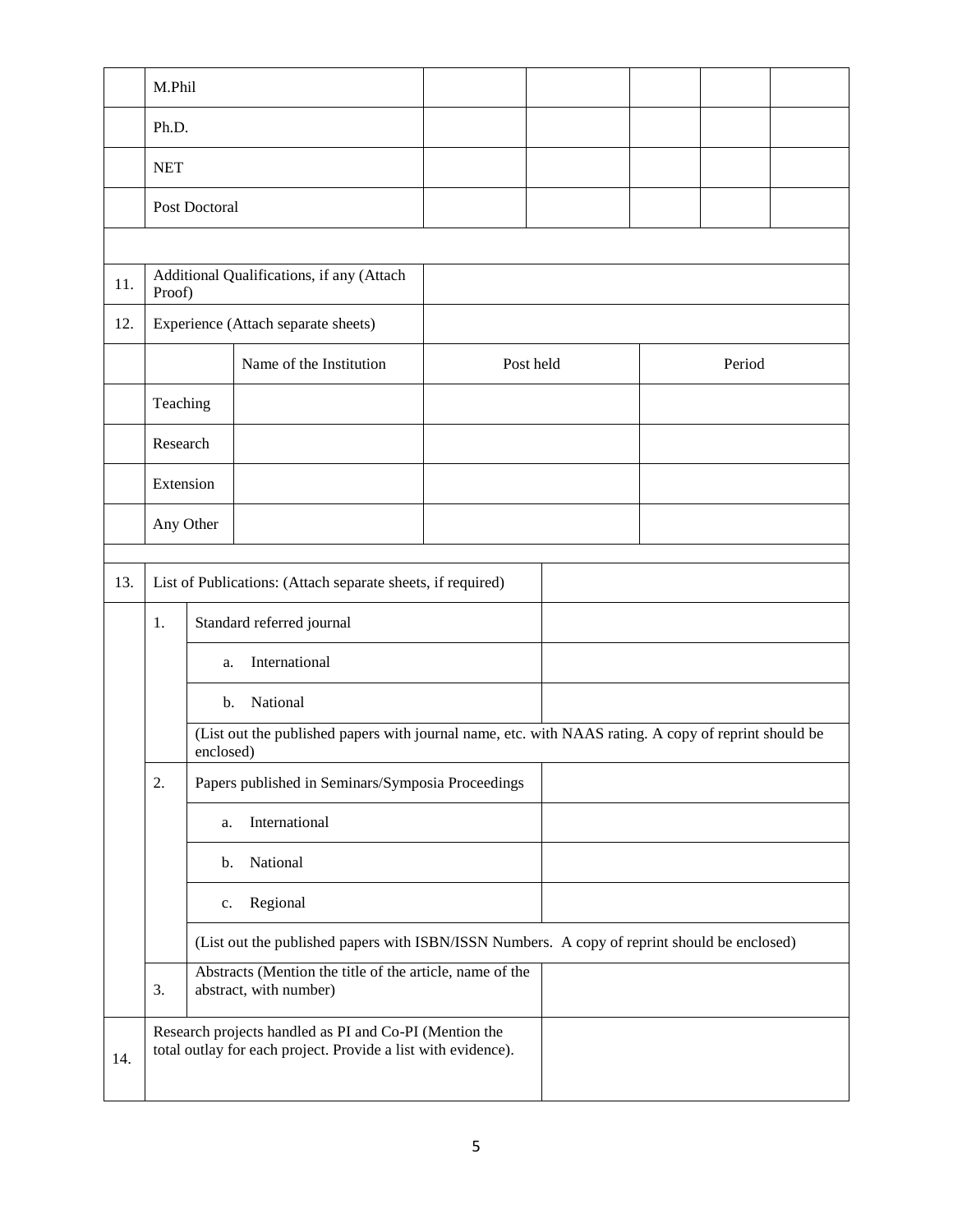| 15. |                                                                                                                                                                                           | <b>Research Guidance</b>                                 |  |  |  |
|-----|-------------------------------------------------------------------------------------------------------------------------------------------------------------------------------------------|----------------------------------------------------------|--|--|--|
|     | i.                                                                                                                                                                                        | M.Phil./M.F.Sc.                                          |  |  |  |
|     | ii.                                                                                                                                                                                       | Ph.D.                                                    |  |  |  |
|     |                                                                                                                                                                                           | (Provide a list with evidence)                           |  |  |  |
| 16. | Training courses/refresher courses/orientation<br>courses/summer/winter schools participated (Mention the<br>days of participation for each programme. A list is needed<br>with evidence) |                                                          |  |  |  |
| 17. | Invited lectures/lead talks at International/National/Regional<br>level (Provide a list with evidence).                                                                                   |                                                          |  |  |  |
| 18. | Chairman in conduct of scientific session (Mention at<br>International, National level, State level with evidence).                                                                       |                                                          |  |  |  |
| 19. | Organizing conferences/seminar/training /summer/winter<br>schools/refresher courses/ orientation courses. (Mention the<br>number of days for the programme conducted with proof).         |                                                          |  |  |  |
| 20. | Teaching                                                                                                                                                                                  |                                                          |  |  |  |
|     | i.                                                                                                                                                                                        | Number of UG courses handled                             |  |  |  |
|     | ii.                                                                                                                                                                                       | Number of PG courses handled                             |  |  |  |
|     | iii.                                                                                                                                                                                      | Number of Ph.D. courses handled                          |  |  |  |
|     |                                                                                                                                                                                           | (Evidence need to be furnished)                          |  |  |  |
| 21. | Preparation and imparting knowledge/instruction as per<br>curriculum/syllabus enrichment by providing additional<br>resources to students                                                 |                                                          |  |  |  |
| 22. | Innovative teaching learning methodologies, updating of<br>subject content, course improvement, etc.                                                                                      |                                                          |  |  |  |
| 23. | Any new UG/PG courses introduced (with evidence)                                                                                                                                          |                                                          |  |  |  |
| 24. |                                                                                                                                                                                           | Teaching manuals prepared (list with attachment)         |  |  |  |
| 25. |                                                                                                                                                                                           | Experience in International organizations (attach proof) |  |  |  |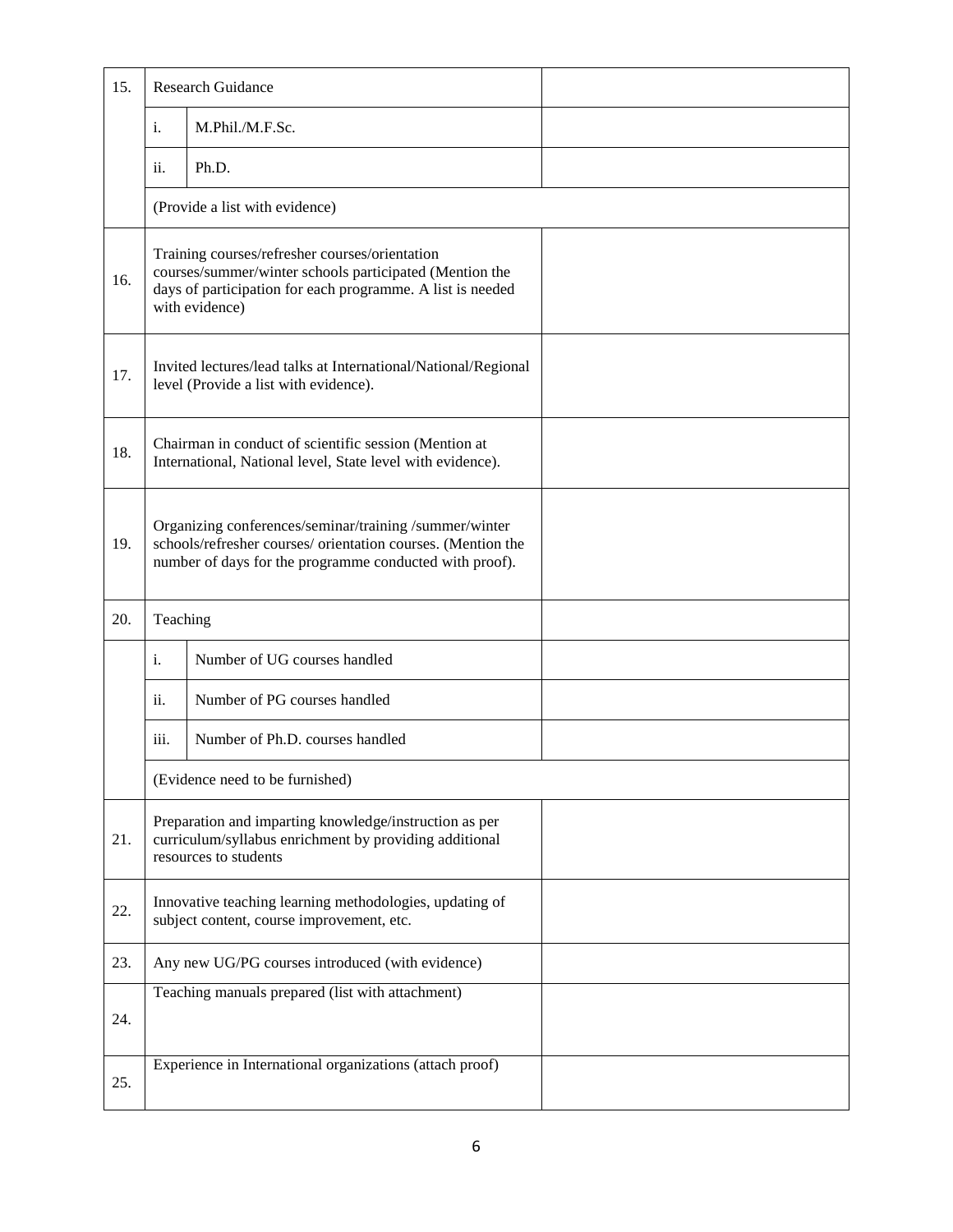| 26. |                                                                                                     | Out station experience                                                                                                  |  |  |  |
|-----|-----------------------------------------------------------------------------------------------------|-------------------------------------------------------------------------------------------------------------------------|--|--|--|
|     | i.                                                                                                  | As Assistant Professor                                                                                                  |  |  |  |
|     | ii.                                                                                                 | As Associate Professor                                                                                                  |  |  |  |
|     | iii.                                                                                                | As Professor                                                                                                            |  |  |  |
| 27. |                                                                                                     | Medals/Awards (Mention with authentication)                                                                             |  |  |  |
| 28. | Patents                                                                                             |                                                                                                                         |  |  |  |
| 29. |                                                                                                     | Books published (List out the publisher name and other<br>particulars)                                                  |  |  |  |
| 30. |                                                                                                     | <b>Editorial Work</b>                                                                                                   |  |  |  |
|     | i.                                                                                                  | Single Editor                                                                                                           |  |  |  |
|     | ii.                                                                                                 | Multiple Editor                                                                                                         |  |  |  |
|     | iii.                                                                                                | Reviewer                                                                                                                |  |  |  |
|     | (Mention the book name with evidence)                                                               |                                                                                                                         |  |  |  |
| 31. |                                                                                                     | <b>Extension Programme</b>                                                                                              |  |  |  |
|     | i.                                                                                                  | <b>NSS</b>                                                                                                              |  |  |  |
|     | ii.                                                                                                 | $\rm NCC$                                                                                                               |  |  |  |
|     | iii.                                                                                                | Sports and Cultural Activities                                                                                          |  |  |  |
|     | iv.                                                                                                 | Farmer/Field activities (seminar, exhibition<br>organized, preparation of exhibits, on-farm trial<br>studies conducted) |  |  |  |
| 32. |                                                                                                     | New Technologies introduced (with proof)                                                                                |  |  |  |
| 33. | Extension articles published (Give the list and enclose the<br>articles)                            |                                                                                                                         |  |  |  |
| 34. | Radio Talk/TV programmes/Campus Development<br>activities/Popular articles published in news papers |                                                                                                                         |  |  |  |
| 35. | Confidential Report for the preceding five years as<br>Associate Professor/Professor                |                                                                                                                         |  |  |  |
| 36. | Details of present job                                                                              |                                                                                                                         |  |  |  |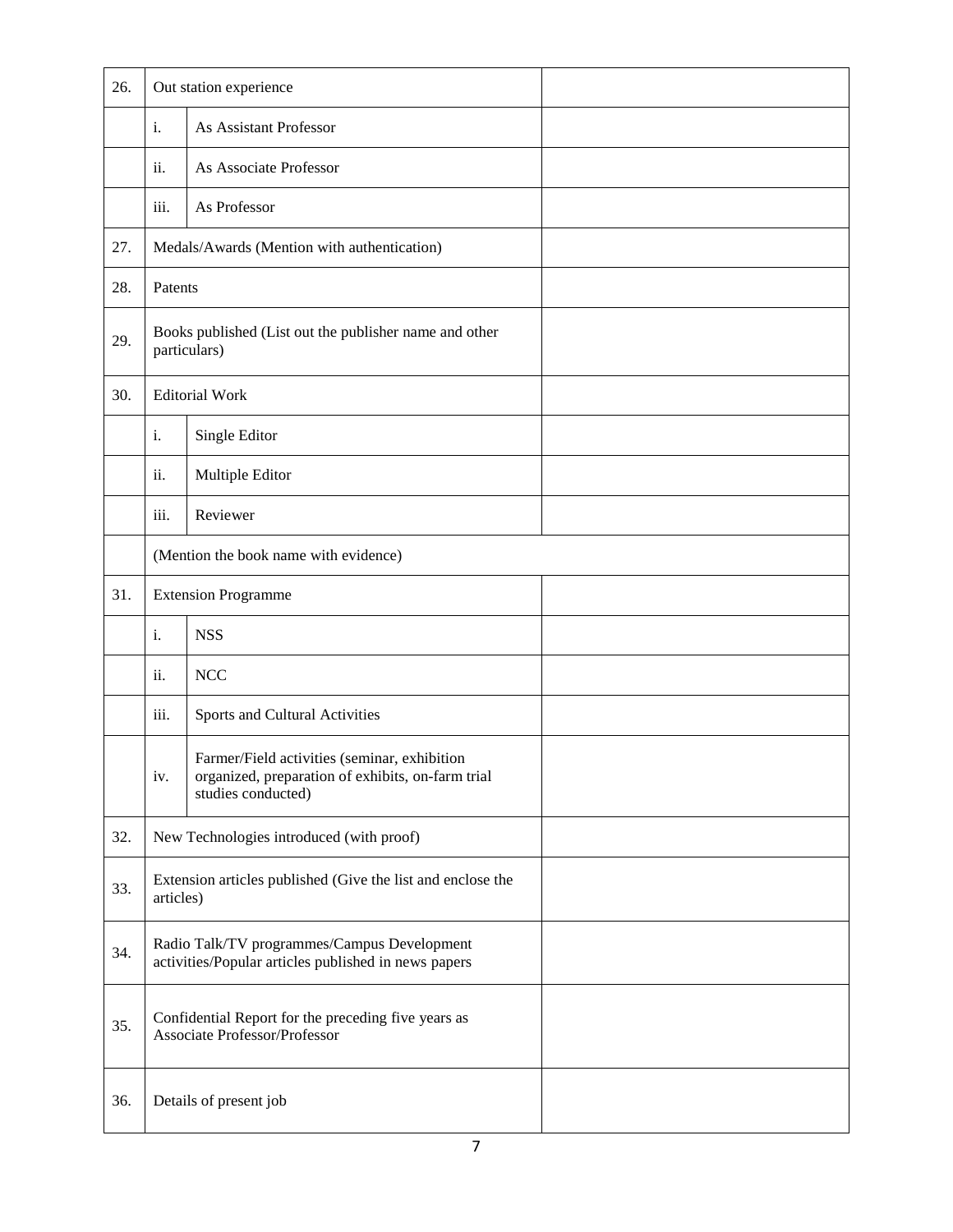| 37. | Name and address of two referees                                                          |  |
|-----|-------------------------------------------------------------------------------------------|--|
| 38. | Proof showing particulars of registration fee paid<br>Amount:-<br>DD /Receipt No.<br>Date |  |

### **D E C L A R A T I O N**

I certify that the information furnished above are true and correct to best of my knowledge and belief. Should there be any incorrect or false information having been furnished or that may come to light, in due course, I bind myself for such action as the University may decide.

Place: Signature: Signature: Signature: Name Name :